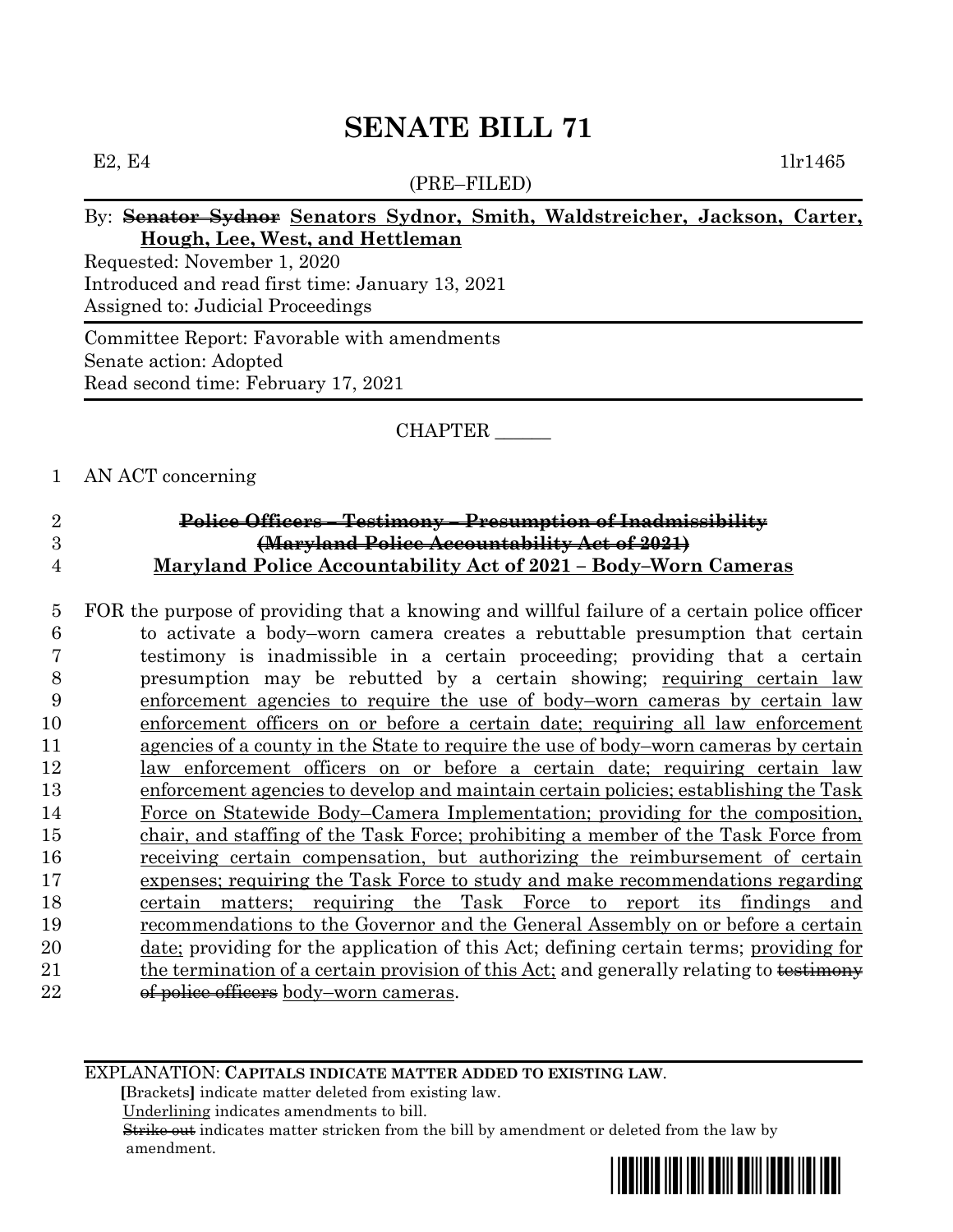| 1              | BY adding to                                                                            |  |  |  |  |
|----------------|-----------------------------------------------------------------------------------------|--|--|--|--|
| $\sqrt{2}$     | Article – Criminal Procedure                                                            |  |  |  |  |
| 3              | Section $2-109$                                                                         |  |  |  |  |
| 4              | Annotated Code of Maryland                                                              |  |  |  |  |
| 5              | (2018 Replacement Volume and 2020 Supplement)                                           |  |  |  |  |
| 6              | BY repealing and reenacting, with amendments,                                           |  |  |  |  |
| $\overline{7}$ | Article – Public Safety                                                                 |  |  |  |  |
| 8              | Section 3-511                                                                           |  |  |  |  |
| 9              | <b>Annotated Code of Maryland</b>                                                       |  |  |  |  |
| 10             | (2018 Replacement Volume and 2020 Supplement)                                           |  |  |  |  |
| 11             | SECTION 1. BE IT ENACTED BY THE GENERAL ASSEMBLY OF MARYLAND,                           |  |  |  |  |
| 12             | That the Laws of Maryland read as follows:                                              |  |  |  |  |
| 13             | <b>Article - Criminal Procedure</b>                                                     |  |  |  |  |
| 14             | $2 - 109.$                                                                              |  |  |  |  |
|                |                                                                                         |  |  |  |  |
| 15             | (1)<br>IN THIS SECTION THE FOLLOWING WORDS HAVE THE MEANINGS<br>(A)                     |  |  |  |  |
| 16             | <b>INDICATED.</b>                                                                       |  |  |  |  |
|                |                                                                                         |  |  |  |  |
| 17             | "LAW ENFORCEMENT AGENCY" HAS THE MEANING STATED IN §<br>(2)                             |  |  |  |  |
| 18             | 3-201 OF THE PUBLIC SAFETY ARTICLE.                                                     |  |  |  |  |
|                |                                                                                         |  |  |  |  |
| 19             | "POLICE OFFICER" HAS THE MEANING STATED IN § 3-201 OF THE<br>(3)                        |  |  |  |  |
| 20             | PUBLIC SAFETY ARTICLE.                                                                  |  |  |  |  |
|                |                                                                                         |  |  |  |  |
| 21             | THIS SECTION APPLIES TO A POLICE OFFICER WHO IS REQUIRED TO USE<br>(B)                  |  |  |  |  |
| 22             | A BODY-WORN CAMERA WHILE ON DUTY BY THE LAW ENFORCEMENT AGENCY THAT                     |  |  |  |  |
| 23             | <b>EMPLOYS THE POLICE OFFICER.</b>                                                      |  |  |  |  |
| 24             | (1) THE KNOWING AND WILLFUL SUBJECT TO SUBSECTION (D) OF<br>(C)                         |  |  |  |  |
| 25             | THIS SECTION, THE INTENTIONAL FAILURE OF A POLICE OFFICER TO ACTIVATE A                 |  |  |  |  |
| 26             | BODY-WORN CAMERA, IN VIOLATION OF THE POLICY OF THE LAW ENFORCEMENT                     |  |  |  |  |
| 27             | AGENCY THAT EMPLOYS THE POLICE OFFICER, CREATES A REBUTTABLE                            |  |  |  |  |
| 28             | PRESUMPTION THAT ANY TESTIMONY OF THE POLICE OFFICER SOUGHT TO BE                       |  |  |  |  |
| 29             | INTRODUCED IN A CRIMINAL PROSECUTION RELATING TO THE INCIDENT THAT WAS                  |  |  |  |  |
| 30             | NOT RECORDED IS INADMISSIBLE.                                                           |  |  |  |  |
|                |                                                                                         |  |  |  |  |
| 31             | (D) $\left(\frac{2}{2}\right)$ THE PRESUMPTION IN SUBSECTION (C) OF THIS SECTION MAY BE |  |  |  |  |
| 32             | REBUTTED BY A SHOWING THAT:                                                             |  |  |  |  |

 **(1) (I) THE BODY–WORN CAMERA WAS NOT ACTIVATED DUE TO A MALFUNCTION OF THE CAMERA;**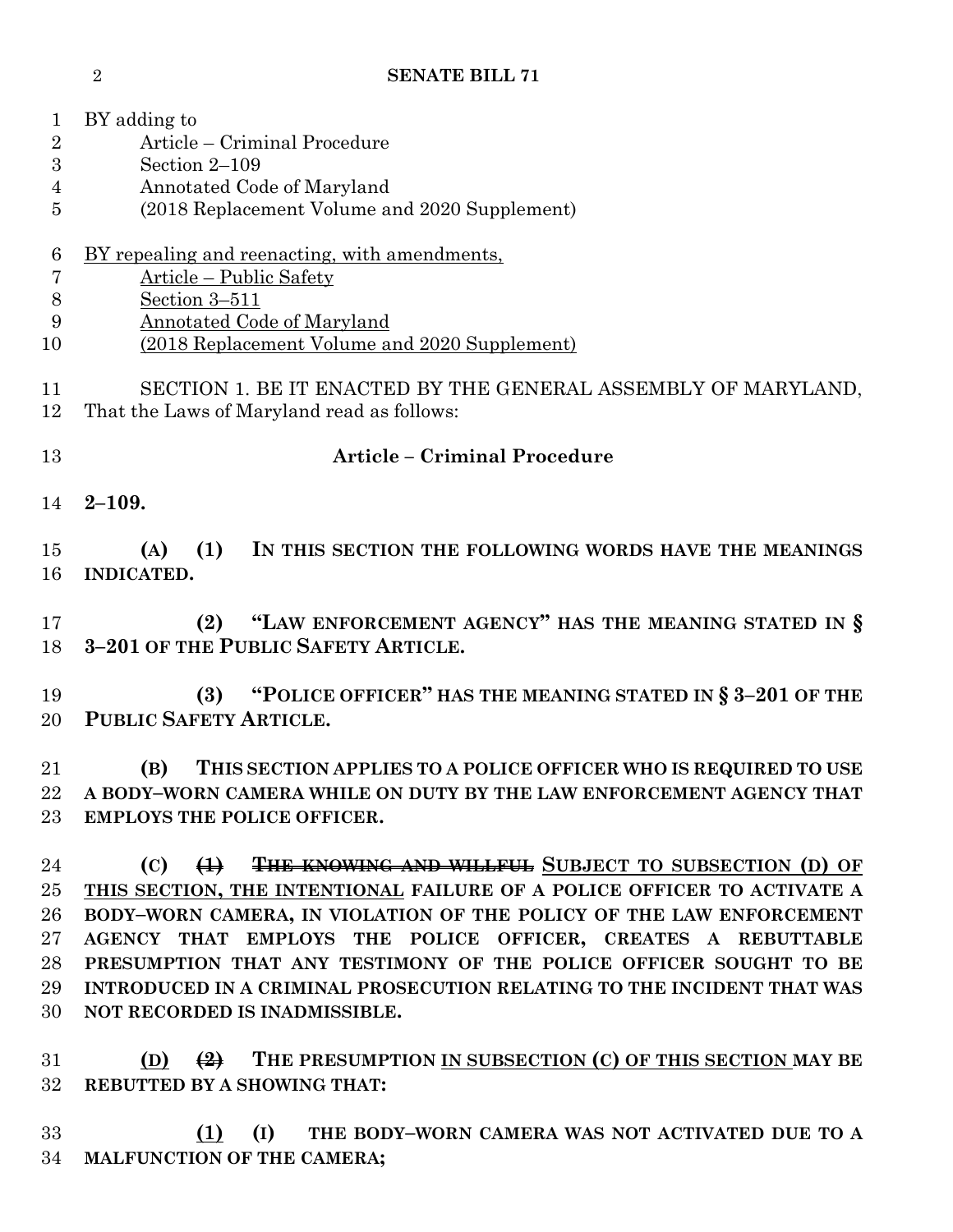# **SENATE BILL 71** 3

| 1                        |                                            | (II)  | THE POLICE OFFICER WAS:                                                                                                                                                                                                         |
|--------------------------|--------------------------------------------|-------|---------------------------------------------------------------------------------------------------------------------------------------------------------------------------------------------------------------------------------|
| $\overline{2}$           |                                            |       | 1.<br>NOT AWARE OF THE MALFUNCTION; OR                                                                                                                                                                                          |
| $\boldsymbol{3}$<br>4    | <b>INCIDENT; AND</b>                       |       | 2.<br>NOT ABLE TO FIX THE MALFUNCTION BEFORE THE                                                                                                                                                                                |
| $\overline{5}$<br>6<br>7 |                                            | (III) | LAW ENFORCEMENT AGENCY'S DOCUMENTATION<br><b>THE</b><br>SHOWS THAT THE POLICE OFFICER CHECKED THE FUNCTIONALITY OF THE<br>BODY-WORN CAMERA AT THE BEGINNING OF THE POLICE OFFICER'S SHIFT; OR                                   |
| 8<br>9                   | (2)                                        |       | IT WAS UNSAFE, IMPRACTICAL, OR IMPOSSIBLE FOR THE LAW<br>ENFORCEMENT OFFICER TO ACTIVATE THE BODY-WORN CAMERA.                                                                                                                  |
| 10                       |                                            |       | <b>Article - Public Safety</b>                                                                                                                                                                                                  |
| 11                       | $3 - 511.$                                 |       |                                                                                                                                                                                                                                 |
| 12<br>13                 | (A)<br>STATED IN $\S 3-201$ OF THIS TITLE. |       | IN THIS SECTION, "LAW ENFORCEMENT AGENCY" HAS THE MEANING                                                                                                                                                                       |
| 14<br>15<br>16           | (B)                                        |       | On or before January 1, 2016, the Maryland Police Training and Standards<br>Commission shall develop and publish online a policy for the issuance and use of a<br>body-worn camera by a law enforcement officer that addresses: |
| 17                       | (1)                                        |       | the testing of body–worn cameras to ensure adequate functioning;                                                                                                                                                                |
| 18<br>19                 | (2)                                        |       | the procedure for the law enforcement officer to follow if the camera<br>fails to properly operate at the beginning of or during the law enforcement officer's shift;                                                           |
| 20                       | (3)                                        |       | when recording is mandatory;                                                                                                                                                                                                    |
| 21                       | (4)                                        |       | when recording is prohibited;                                                                                                                                                                                                   |
| 22                       | (5)                                        |       | when recording is discretionary;                                                                                                                                                                                                |
| 23                       | (6)                                        |       | when recording may require consent of a subject being recorded;                                                                                                                                                                 |
| 24                       | $\left( 7\right)$                          |       | when a recording may be ended;                                                                                                                                                                                                  |
| 25                       | (8)                                        |       | providing notice of recording:                                                                                                                                                                                                  |
| 26                       | (9)                                        |       | access to and confidentiality of recordings;                                                                                                                                                                                    |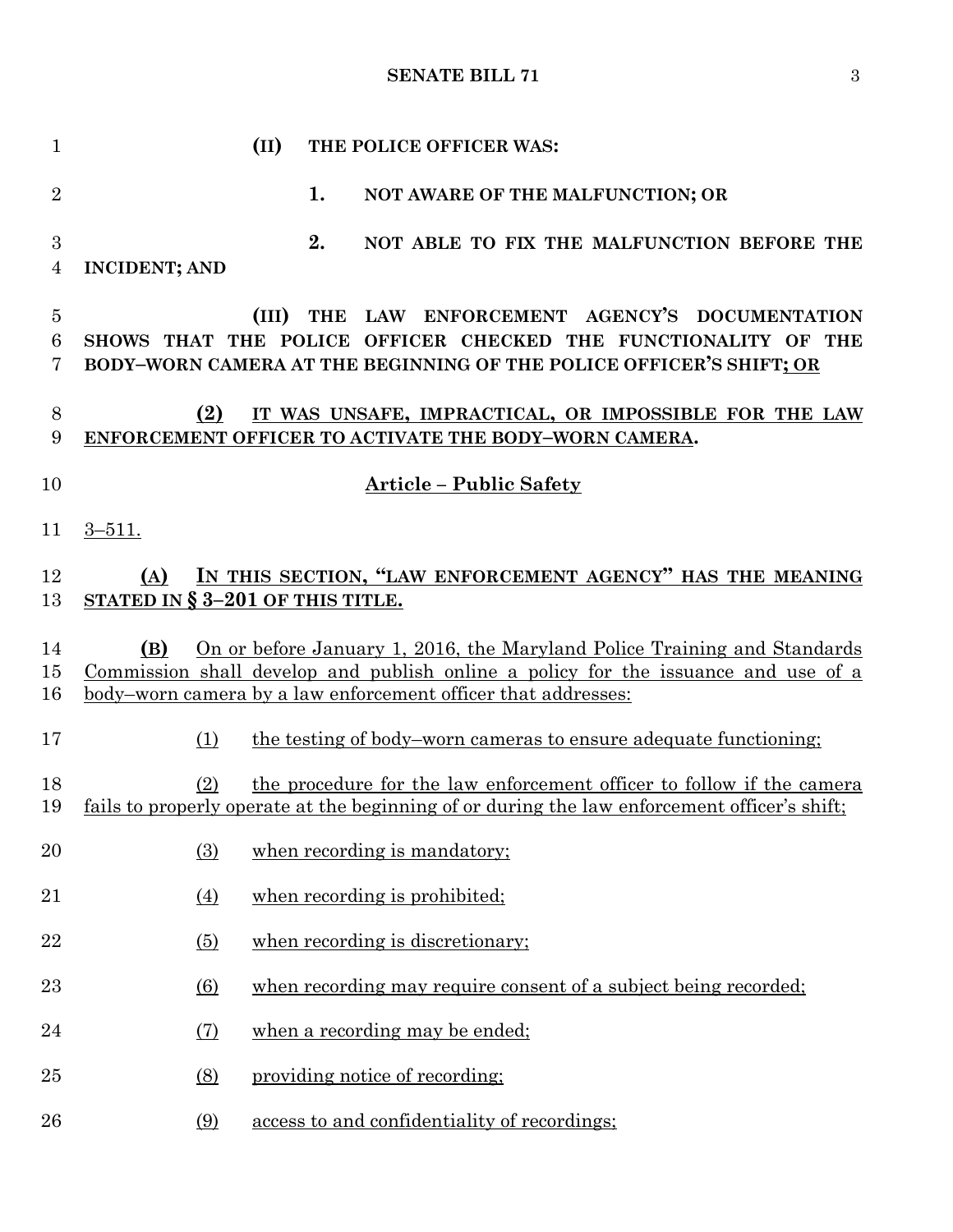|                           | $\overline{4}$ | <b>SENATE BILL 71</b>                                                                                                                     |
|---------------------------|----------------|-------------------------------------------------------------------------------------------------------------------------------------------|
| $\mathbf 1$               | (10)           | the secure storage of data from a body-worn camera;                                                                                       |
| $\overline{2}$            | (11)           | review and use of recordings;                                                                                                             |
| 3                         | (12)           | retention of recordings;                                                                                                                  |
| 4                         | (13)           | dissemination and release of recordings;                                                                                                  |
| $\overline{5}$            | (14)           | consequences for violations of the agency's body-worn camera policy;                                                                      |
| 6<br>7                    | (15)           | notification requirements when another individual becomes a party to<br>the communication following the initial notification;             |
| $8\,$<br>$\boldsymbol{9}$ | (16)           | specific protections for individuals when there is an expectation of<br>privacy in private or public places; and                          |
| 10<br>11                  | (17)           | any additional issues determined to be relevant in the implementation<br>and use of body-worn cameras by law enforcement officers.        |
| 12                        | (C)<br>(1)     | (I)<br>THIS PARAGRAPH APPLIES TO:                                                                                                         |
| 13                        |                | THE DEPARTMENT OF STATE POLICE;<br><u>1.</u>                                                                                              |
| 14                        |                | THE ANNE ARUNDEL COUNTY POLICE DEPARTMENT;<br>2.                                                                                          |
| 15                        |                | 3.<br>THE HOWARD COUNTY POLICE DEPARTMENT; AND                                                                                            |
| 16                        |                | THE HARFORD COUNTY SHERIFF'S OFFICE.<br><u>4.</u>                                                                                         |
| 17                        |                | ON OR BEFORE JULY 1, 2023, A LAW ENFORCEMENT<br>(II)                                                                                      |
| 18                        |                | AGENCY TO WHICH THIS PARAGRAPH APPLIES SHALL REQUIRE THE USE OF                                                                           |
| 19                        |                | BODY-WORN CAMERAS, SUBJECT TO THE POLICY ON THE USE OF BODY-WORN                                                                          |
| 20                        |                | CAMERAS DEVELOPED BY THE LAW ENFORCEMENT AGENCY, BY EACH LAW                                                                              |
| 21                        |                | ENFORCEMENT OFFICER EMPLOYED BY THE LAW ENFORCEMENT AGENCY WHO                                                                            |
| 22                        |                | REGULARLY INTERACTS WITH MEMBERS OF THE PUBLIC AS PART OF THE LAW                                                                         |
| $23\,$                    |                | ENFORCEMENT OFFICER'S OFFICIAL DUTIES.                                                                                                    |
|                           |                |                                                                                                                                           |
| 24                        | (2)            | ON OR BEFORE JULY 1, 2025, A LAW ENFORCEMENT AGENCY OF A                                                                                  |
| 25<br>26                  |                | COUNTY, OTHER THAN A LAW ENFORCEMENT AGENCY DESCRIBED IN PARAGRAPH<br>(1) OF THIS SUBSECTION, SHALL REQUIRE THE USE OF BODY-WORN CAMERAS, |
| $27\,$                    |                | SUBJECT TO THE POLICY ON THE USE OF BODY-WORN CAMERAS DEVELOPED BY THE                                                                    |
| 28                        |                | LAW ENFORCEMENT AGENCY, BY EACH LAW ENFORCEMENT OFFICER EMPLOYED BY                                                                       |
| 29                        |                | THE LAW ENFORCEMENT AGENCY WHO REGULARLY INTERACTS WITH MEMBERS OF                                                                        |
|                           |                |                                                                                                                                           |

**THE PUBLIC AS PART OF THE LAW ENFORCEMENT OFFICER'S OFFICIAL DUTIES.**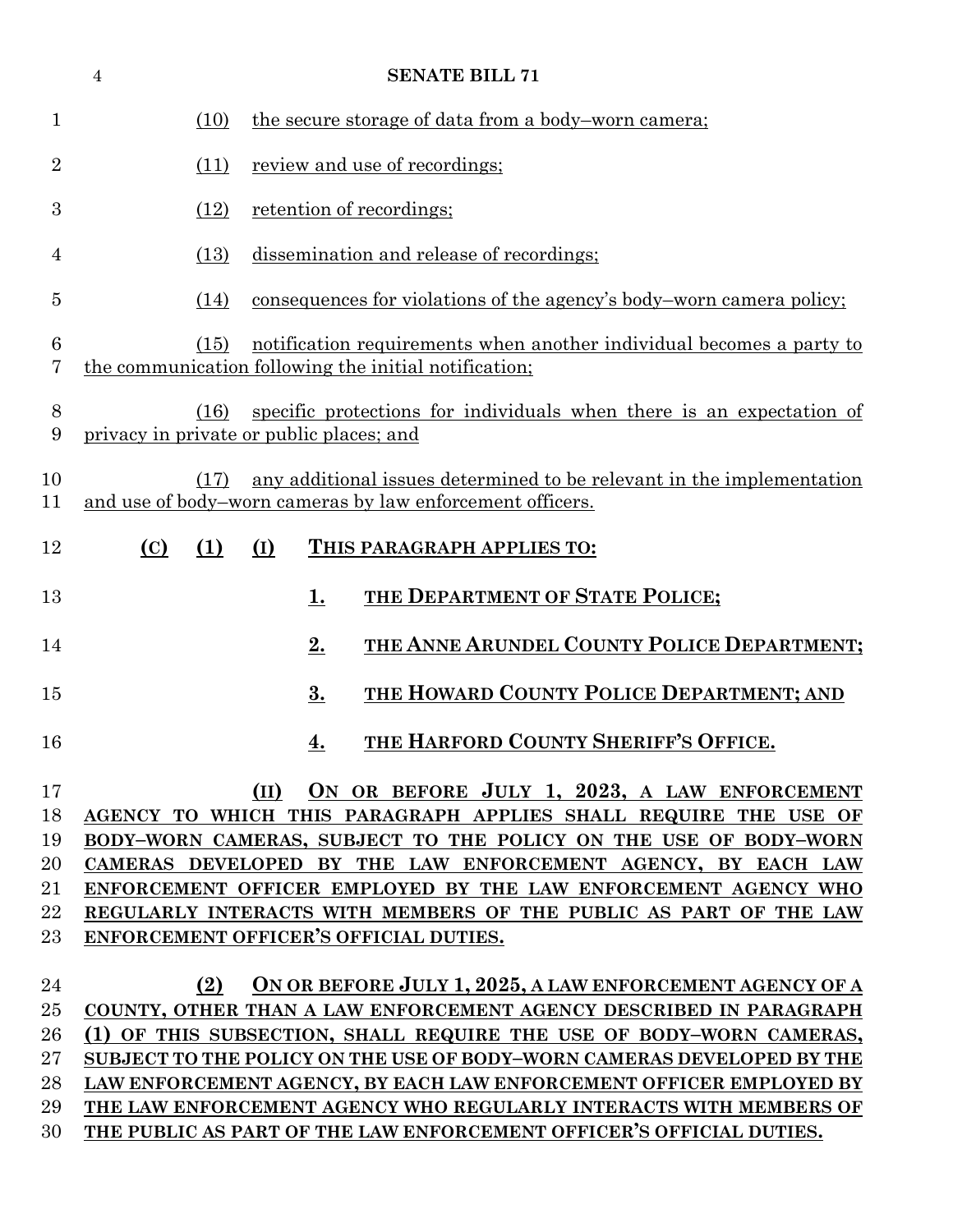# **SENATE BILL 71** 5

| $\mathbf{1}$   | (D)                         | (1)                    |                   | A LAW ENFORCEMENT AGENCY DESCRIBED IN SUBSECTION (C) OF               |
|----------------|-----------------------------|------------------------|-------------------|-----------------------------------------------------------------------|
| $\overline{2}$ |                             |                        |                   | THIS SECTION SHALL DEVELOP AND MAINTAIN A WRITTEN POLICY CONSISTENT   |
| 3              |                             |                        |                   | WITH THE POLICY PUBLISHED BY THE MARYLAND POLICE TRAINING AND         |
| 4              |                             |                        |                   | STANDARDS COMMISSION UNDER SUBSECTION (B) OF THIS SECTION FOR THE USE |
| $\overline{5}$ | OF BODY-WORN CAMERAS.       |                        |                   |                                                                       |
| 6              |                             | (2)                    |                   | A POLICY DEVELOPED AND MAINTAINED UNDER PARAGRAPH (1)                 |
| 7              |                             |                        |                   | OF THIS SUBSECTION SHALL SPECIFY WHICH LAW ENFORCEMENT OFFICERS       |
| 8              | <b>EMPLOYED</b>             | $\mathbf{B}\mathbf{Y}$ |                   | THE LAW ENFORCEMENT AGENCY ARE REQUIRED<br><b>TO</b><br><b>USE</b>    |
| 9              | BODY-WORN CAMERAS.          |                        |                   |                                                                       |
| 10             |                             |                        |                   | SECTION 2. AND BE IT FURTHER ENACTED, That:                           |
| 11             | <u>(a)</u>                  |                        |                   | There is a Task Force on Statewide Body–Camera Implementation.        |
| 12             | (b)                         |                        |                   | The Task Force consists of the following members:                     |
| 13<br>14       | the Senate;                 | (1)                    |                   | one member of the Senate of Maryland, appointed by the President of   |
| 15<br>16       | House;                      | (2)                    |                   | one member of the House of Delegates, appointed by the Speaker of the |
| 17             |                             | (3)                    |                   | the Secretary of Information Technology, or the Secretary's designee; |
| 18             |                             | (4)                    |                   | the Secretary of Budget and Management, or the Secretary's designee;  |
| 19             |                             | (5)                    |                   | the Secretary of General Services, or the Secretary's designee; and   |
| 20             |                             | (6)                    |                   | the following members, appointed by the Governor:                     |
| 21             |                             |                        | (i)               | one representative of the Maryland Municipal League;                  |
| 22             |                             |                        | (ii)              | one representative of the Maryland Association of Counties;           |
| 23             |                             |                        | (iii)             | one representative of the Maryland Chiefs of Police Association;      |
| 24             |                             |                        | (iv)              | one representative of the Maryland Sheriffs' Association;             |
| 25<br>26       | Security; and               |                        | $(\underline{v})$ | one representative of the Governor's Office of Homeland               |
| $27\,$<br>28   | Youth, and Victim Services. |                        | (vi)              | one representative of the Governor's Office of Crime Prevention,      |
| 29             | <u>(c)</u>                  |                        |                   | <u>The Governor shall designate the chair of the Task Force.</u>      |